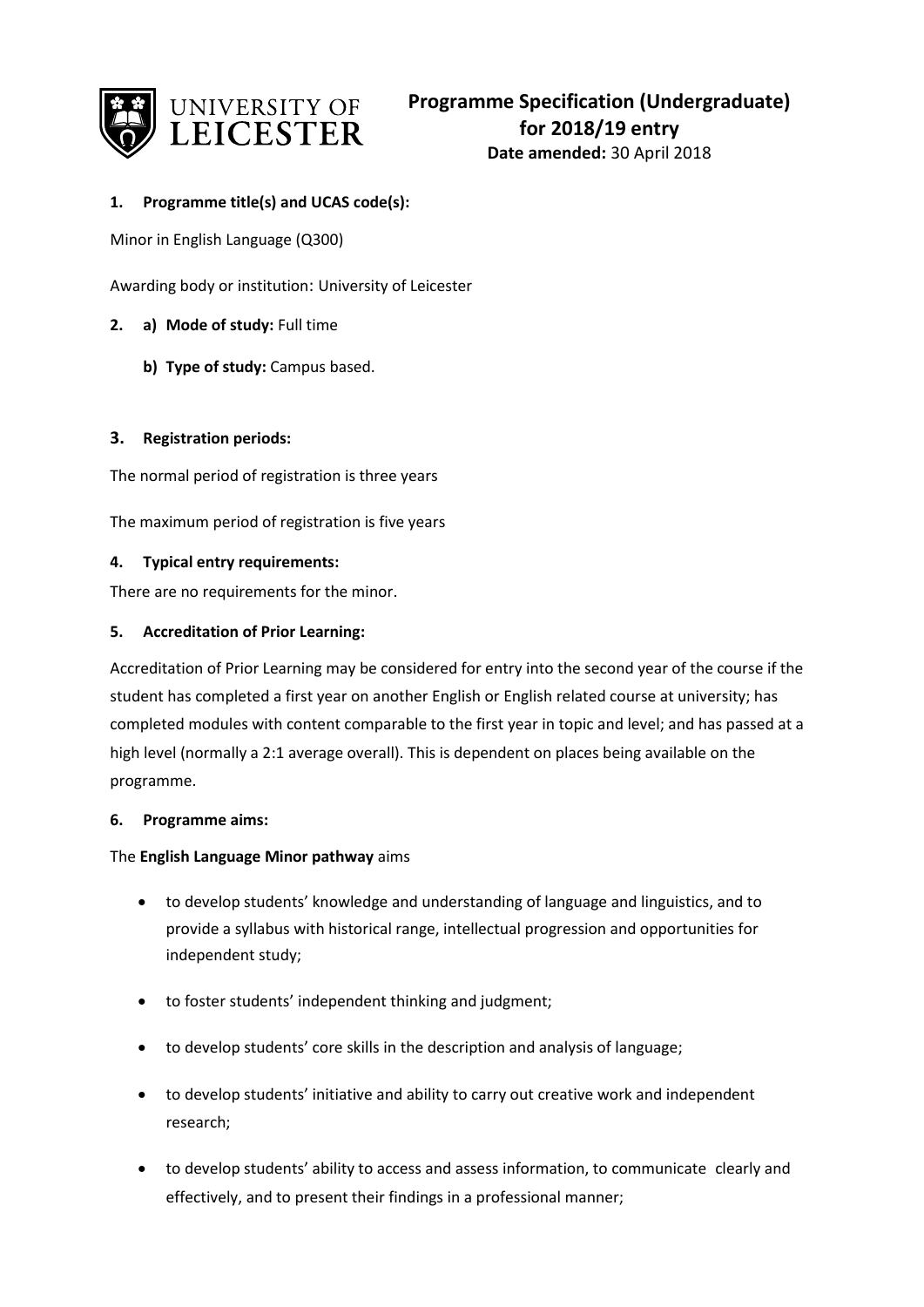- to deliver learning opportunities through lectures, seminars, workshops, small group work, elearning, and guided study, as well as a range of group projects and independent research;
- to enable students to demonstrate their abilities in essay writing, critical and reflective writing, oral presentations, analysis and group projects.

# **7. Reference points used to inform the programme specification:**

- The Framework for Higher Education Qualifications in England, Wales and Northern Ireland (FHEQ)
- Benchmark statement for English: http://www.qaa.ac.uk/en/Publications/Documents/SBS-English-15.pdf
- University of Leicester Learning Strategy: http://www2.le.ac.uk/offices/sas2/quality/learnteach
- University of Leicester Employability Strategy
- University of Leicester Periodic Review (1996, 2004, 2012)
- **•** First Destination Survey
- Graduate Survey
- Staff-student Consultative Committee student survey
- External Examiners' Reports
- Leicester Learning Institute Guidance on Accessible Curriculum Design

## **8. Programme Outcomes:**

| <b>Intended Learning Outcomes</b>                                                                                                                                                               | <b>Teaching and Learning Methods</b>                                                                                                          | <b>How Demonstrated?</b>                                                                               |  |
|-------------------------------------------------------------------------------------------------------------------------------------------------------------------------------------------------|-----------------------------------------------------------------------------------------------------------------------------------------------|--------------------------------------------------------------------------------------------------------|--|
| Demonstrate mastery of an<br>appropriate body of<br>knowledge and practice<br>relating to language and<br>linguistics; examine and<br>analyse language in a diversity<br>of contexts and modes. | Workshops, seminars, lectures,<br>autonomous learning groups,<br>online activities, independent<br>research, group projects, guided<br>study. | Essays, extended essays,<br>portfolios, commentaries,<br>analyses, reports, online tests,<br>projects. |  |
| (a) Discipline specific knowledge and competencies                                                                                                                                              |                                                                                                                                               |                                                                                                        |  |
| (i) Mastery of an appropriate body of knowledge                                                                                                                                                 |                                                                                                                                               |                                                                                                        |  |
| Demonstrate knowledge and<br>understanding of key frameworks<br>for describing English and skills in<br>a range of approaches for<br>studying language use.                                     | Workshops, seminars, lectures,<br>autonomous learning groups,<br>online activities, independent<br>research, group projects, guided<br>study. | Essays, extended essays, portfolios,<br>commentaries, analyses, reports,<br>online tests, projects.    |  |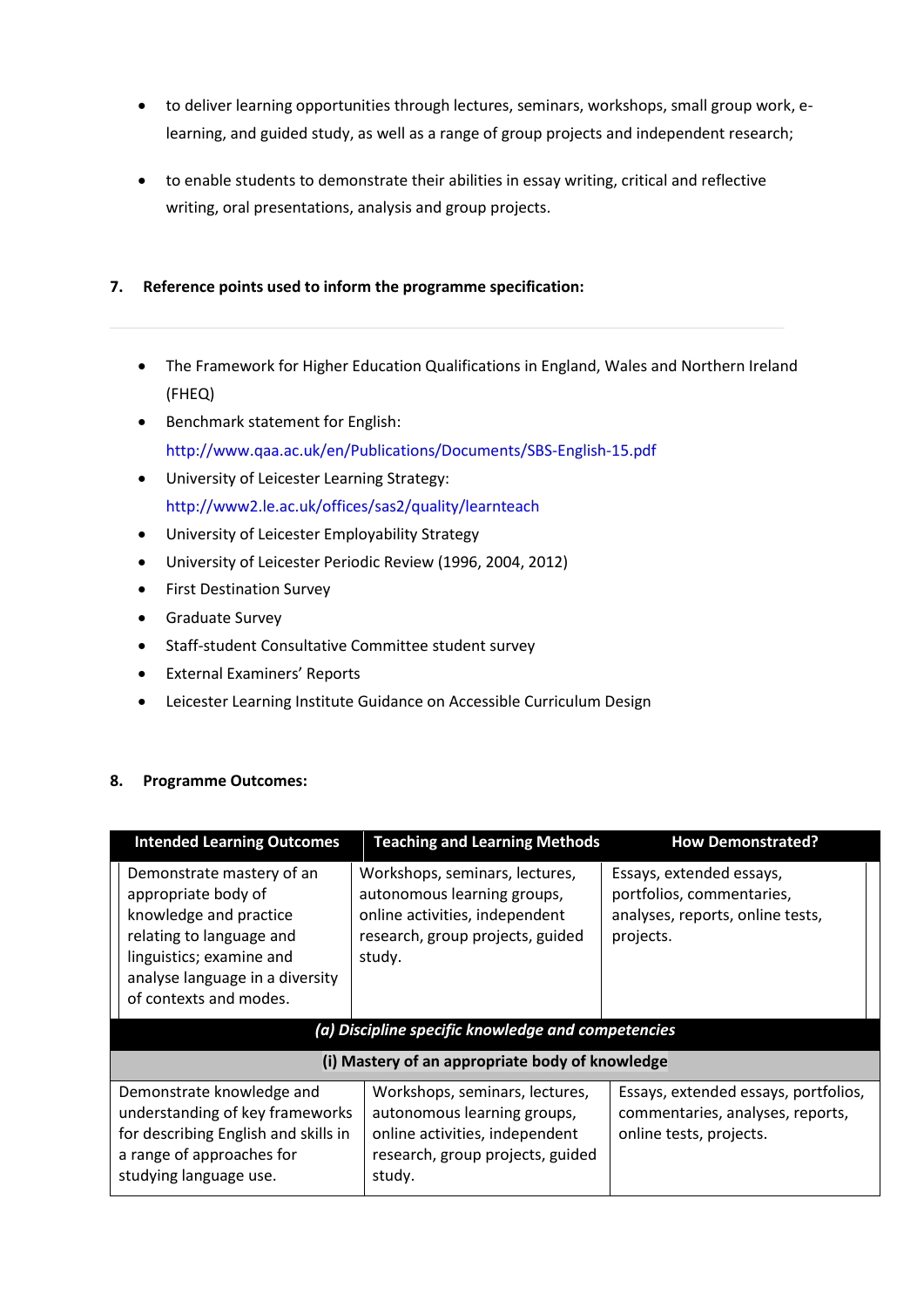| <b>Intended Learning Outcomes</b>                                                                                                                                                                                                                                                                                                                                 | <b>Teaching and Learning Methods</b>                                                                                                          | <b>How Demonstrated?</b>                                                                            |  |
|-------------------------------------------------------------------------------------------------------------------------------------------------------------------------------------------------------------------------------------------------------------------------------------------------------------------------------------------------------------------|-----------------------------------------------------------------------------------------------------------------------------------------------|-----------------------------------------------------------------------------------------------------|--|
|                                                                                                                                                                                                                                                                                                                                                                   | (ii) Understanding and application of key concepts and techniques                                                                             |                                                                                                     |  |
| Demonstrate ability to discuss<br>and analyse variations in<br>contemporary English and in<br>language use in different social<br>and cultural contexts; examine<br>attitudes to language use;<br>describe sounds and grammatical<br>structures of English; collect<br>linguistic data for analysis;<br>understand historical aspects of<br>language development. | Workshops, seminars, lectures,<br>autonomous learning groups,<br>online activities, independent<br>research, group projects, guided<br>study. | Essays, extended essays, portfolios,<br>commentaries, analyses, reports,<br>online tests, projects. |  |
|                                                                                                                                                                                                                                                                                                                                                                   | (iii) Critical analysis of key issues                                                                                                         |                                                                                                     |  |
| Demonstrate skills in using<br>appropriate terminology and<br>frameworks to analyse language,<br>and identify differences in<br>language use.                                                                                                                                                                                                                     | Workshops, seminars, lectures,<br>autonomous learning groups,<br>online activities, independent<br>research, group projects, guided<br>study. | Essays, extended essays, portfolios,<br>commentaries, analyses, reports,<br>online tests, projects. |  |
| Evaluate the relationship<br>between language use and<br>context.<br>Demonstrate knowledge and                                                                                                                                                                                                                                                                    |                                                                                                                                               |                                                                                                     |  |
| understanding of historical and<br>social variation in the English<br>language.                                                                                                                                                                                                                                                                                   |                                                                                                                                               |                                                                                                     |  |
| (iv) Clear and concise presentation of material                                                                                                                                                                                                                                                                                                                   |                                                                                                                                               |                                                                                                     |  |
| Present arguments and analysis in<br>a variety of written and oral<br>formats.                                                                                                                                                                                                                                                                                    | Workshops, seminars, lectures,<br>guided study.                                                                                               | Essays, extended essays, portfolios,<br>commentaries, analyses, reports.                            |  |
| (v) Critical appraisal of evidence with appropriate insight                                                                                                                                                                                                                                                                                                       |                                                                                                                                               |                                                                                                     |  |
| Marshall appropriate data and<br>evidence.<br>Use evidence effectively in the<br>construction of arguments.                                                                                                                                                                                                                                                       | Seminars, lectures, workshops,<br>directed reading, written<br>assignments, independent<br>research.                                          | Essays, extended essays, portfolios,<br>commentaries, analyses, reports,<br>projects.               |  |
| (vi) Other discipline specific competencies                                                                                                                                                                                                                                                                                                                       |                                                                                                                                               |                                                                                                     |  |
| Demonstrate analytic skills and<br>linguistic fluency.                                                                                                                                                                                                                                                                                                            | Seminars, lectures, supervisions,<br>workshops, directed reading,<br>written assignments,<br>independent research.                            | Essays, extended essays, portfolios,<br>commentaries, analyses, reports,<br>online tests, projects. |  |
|                                                                                                                                                                                                                                                                                                                                                                   | (b) Transferable skills                                                                                                                       |                                                                                                     |  |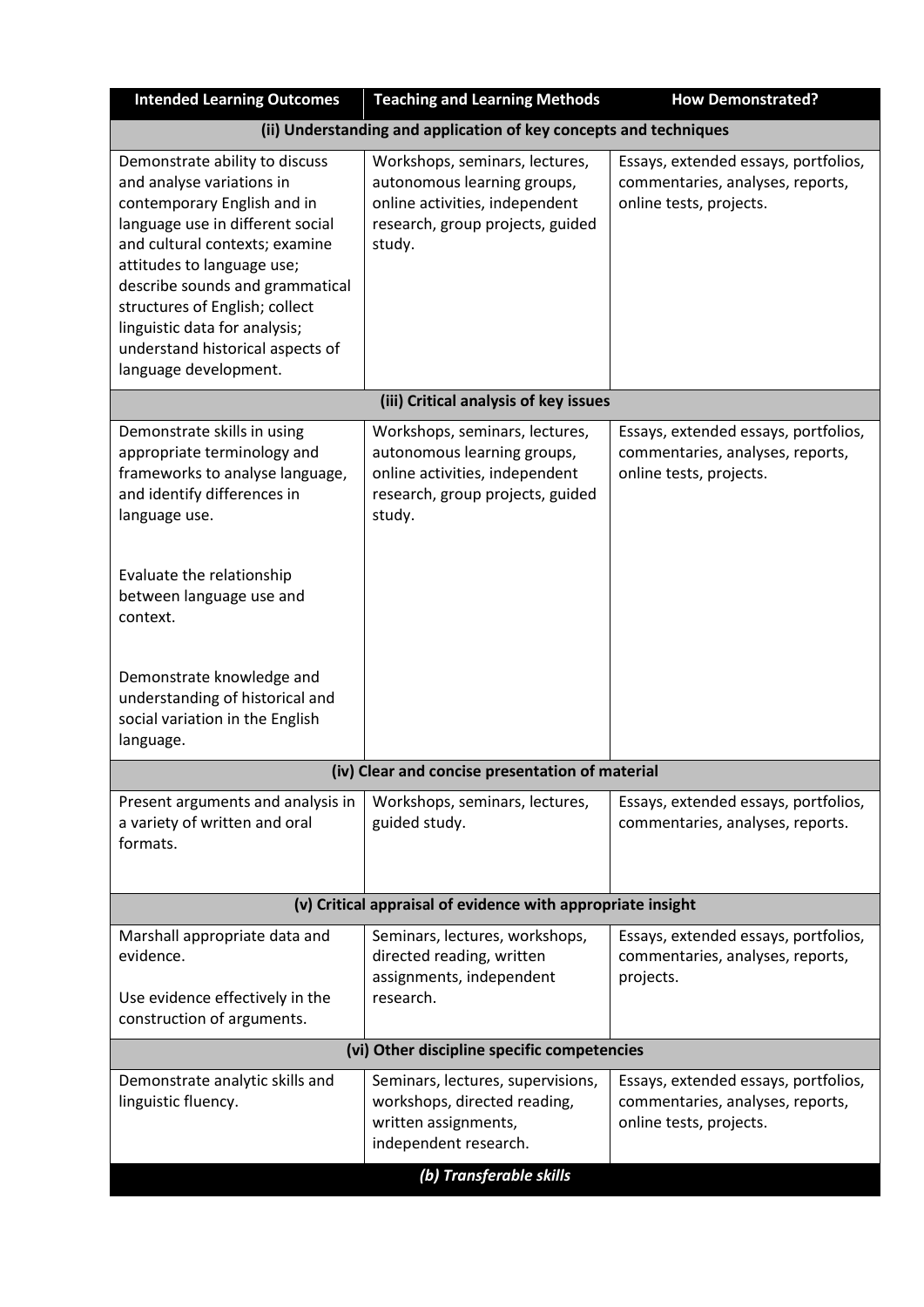| <b>Intended Learning Outcomes</b>                                                                                                                                                                                          | <b>Teaching and Learning Methods</b>                                                                                                          | <b>How Demonstrated?</b>                                                                            |  |  |
|----------------------------------------------------------------------------------------------------------------------------------------------------------------------------------------------------------------------------|-----------------------------------------------------------------------------------------------------------------------------------------------|-----------------------------------------------------------------------------------------------------|--|--|
|                                                                                                                                                                                                                            | (i) Oral communication                                                                                                                        |                                                                                                     |  |  |
| To present arguments in a range<br>of registers.                                                                                                                                                                           | Seminars, group workshops and<br>projects, presentations.                                                                                     | Autonomous learning group and<br>seminar discussions, presentations.                                |  |  |
|                                                                                                                                                                                                                            | (ii) Written communication                                                                                                                    |                                                                                                     |  |  |
| To present written arguments of<br>varying lengths and levels of<br>formality.                                                                                                                                             | Lectures, seminars, workshops,<br>supervisions.                                                                                               | Essays, group projects,<br>commentaries, reports.                                                   |  |  |
|                                                                                                                                                                                                                            | (iii) Information technology                                                                                                                  |                                                                                                     |  |  |
| Use word processing, internet<br>and email effectively.<br>Interact individually and<br>collaboratively with virtual<br>learning environments.<br>Identify and evaluate a range of                                         | Seminars, lectures, workshops<br>including online workshops,<br>directed reading, written<br>assignments, independent<br>research.            | Online tests, group projects,<br>reports.                                                           |  |  |
| online resources.                                                                                                                                                                                                          |                                                                                                                                               |                                                                                                     |  |  |
|                                                                                                                                                                                                                            | (iv) Numeracy                                                                                                                                 |                                                                                                     |  |  |
| Collection and analysis of data.                                                                                                                                                                                           | Workshops, seminars, lectures,<br>autonomous learning groups,<br>online activities, independent<br>research, group projects, guided<br>study. | Essays, extended essays, portfolios,<br>commentaries, analyses, reports,<br>online tests, projects. |  |  |
|                                                                                                                                                                                                                            | (v) Team working                                                                                                                              |                                                                                                     |  |  |
| Solve problems collaboratively.<br>Reflect on the value and<br>challenges of group working.<br>Collaboratively identify<br>methodologies, manage the<br>distribution of effort, and<br>collectively arrive at conclusions. | Workshops, seminars,<br>autonomous learning groups,<br>online activities, group projects.                                                     | Portfolios, commentaries, analyses,<br>reports, online tests, projects.                             |  |  |
| (vi) Problem solving                                                                                                                                                                                                       |                                                                                                                                               |                                                                                                     |  |  |
| Solve methodological and<br>linguistic problems.<br>Identify and implement<br>appropriate research methods.                                                                                                                | Workshops, seminars, lectures,<br>autonomous learning groups,<br>online activities, independent<br>research, group projects, guided<br>study. | Essays, extended essays, portfolios,<br>commentaries, analyses, reports,<br>online tests, projects. |  |  |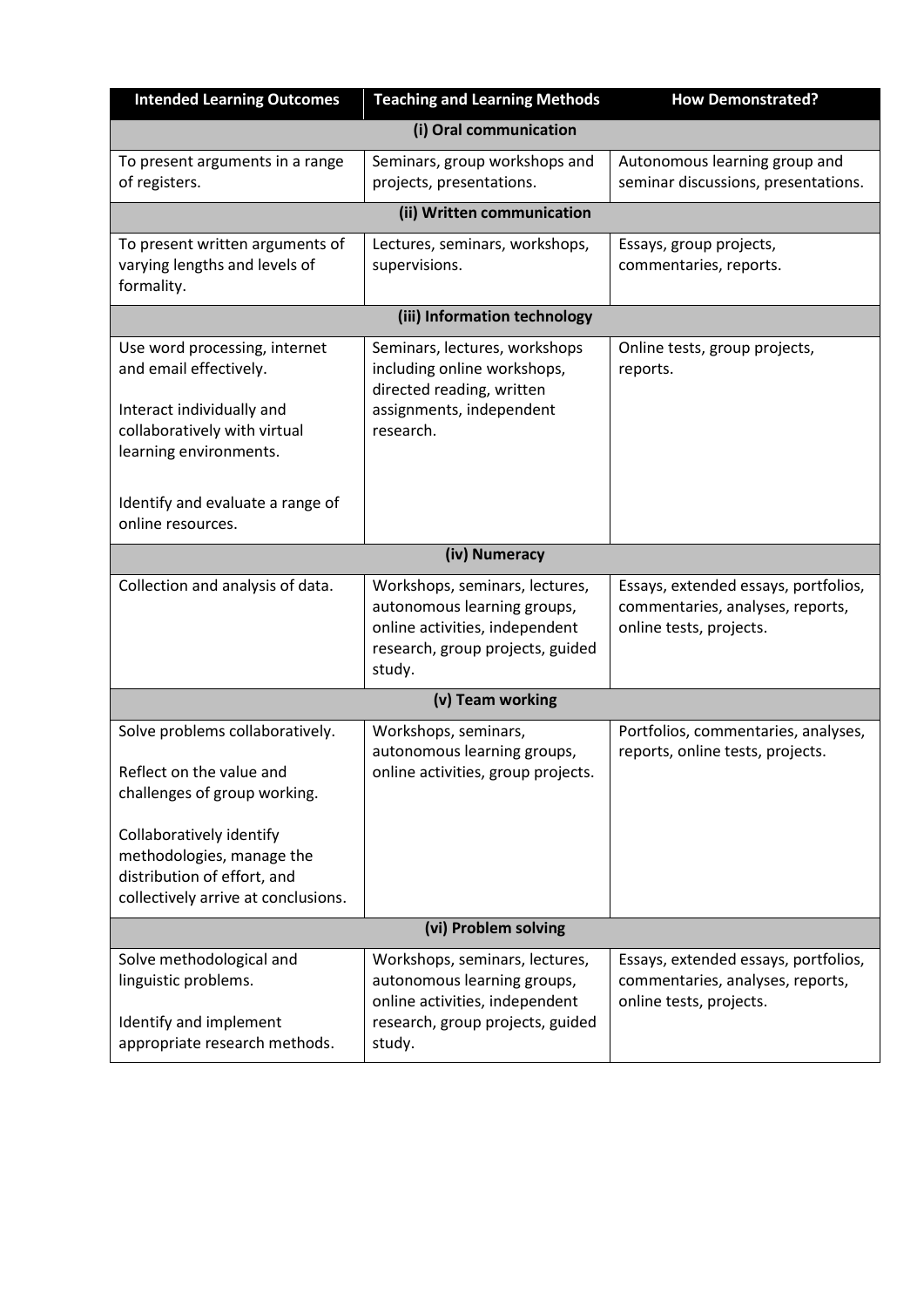| <b>Intended Learning Outcomes</b>                                                                                                                           | <b>Teaching and Learning Methods</b>                                                                                                          | <b>How Demonstrated?</b>                                                                            |  |  |
|-------------------------------------------------------------------------------------------------------------------------------------------------------------|-----------------------------------------------------------------------------------------------------------------------------------------------|-----------------------------------------------------------------------------------------------------|--|--|
| (vii) Information handling                                                                                                                                  |                                                                                                                                               |                                                                                                     |  |  |
| Identify, retrieve and manipulate<br>textual, social, and linguistic<br>information.<br>Assess the importance of this<br>information in the construction of | Workshops, seminars, lectures,<br>autonomous learning groups,<br>online activities, independent<br>research, group projects, guided<br>study. | Essays, extended essays, portfolios,<br>commentaries, analyses, reports,<br>online tests, projects. |  |  |
| arguments.                                                                                                                                                  |                                                                                                                                               |                                                                                                     |  |  |
|                                                                                                                                                             | (viii) Skills for lifelong learning                                                                                                           |                                                                                                     |  |  |
| Demonstrate intellectual<br>independence.                                                                                                                   | Workshops, seminars, lectures,<br>autonomous learning groups,<br>online activities, independent                                               | Essays, extended essays, portfolios,<br>commentaries, analyses, reports,<br>online tests, projects. |  |  |
| Reflect on day-to-day language<br>use.                                                                                                                      | research, group projects, guided<br>study                                                                                                     |                                                                                                     |  |  |
| Reflect on personal and others'<br>learning.                                                                                                                |                                                                                                                                               |                                                                                                     |  |  |
| Manage the time and resources<br>available.                                                                                                                 |                                                                                                                                               |                                                                                                     |  |  |

## **9. Progression points:**

#### **English Language Minor:**

In order to proceed to the second year of the course, a student must obtain 30 credit-units for the two modules of the Minor in English Language, 'Studying Language' and 'Describing Language' OR 30 credit-units for the two modules of the EN2018/9 TESOL Option. Subject to the achievement of an overall average of 40%, modules may be passed at a level sufficient for the award of credit (marks between 35% to 39%). This means that students with a credit-weighted average of less than 40% overall will be deemed to have failed all modules in which a mark of less than 40% has been obtained; students with a credit-weighted average of 40% or more overall will be deemed to have failed all modules in which a mark of less than 35% has been obtained.

In order to proceed to the third year of the course a student must obtain 30 credit-units for the two modules of the Minor in English Language. The requirements for obtaining the credit-units for each of the two modules taken are the same as in the first year.

In cases where a student has failed to meet a requirement to progress he or she may be required to withdraw from the course.

Students must take Year 1 of the Minor in English Language before progression into Year 2.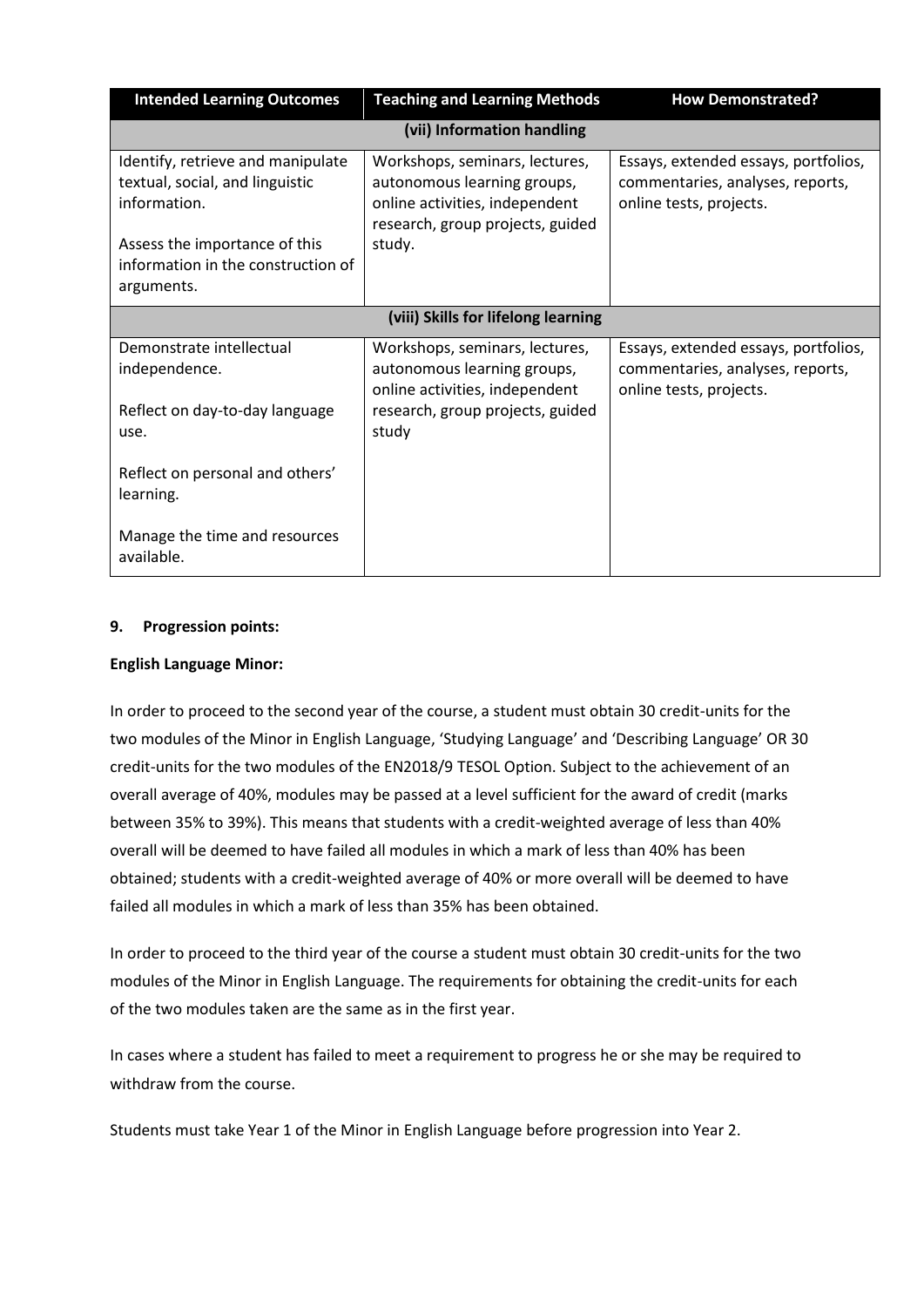#### **10. Scheme of Assessment**

The Minor in English Language has been designed to enable students to study key frameworks for describing English, and a range of approaches for studying language use. Students will learn about the historical aspects of language development and how language use varies across social and cultural contexts in four compulsory modules across the first and second years before choosing two specialist subjects in the third year on topics such as world Englishes, gender, stylistics, slang, place names, lexicography and more.

In the first year, in modules on 'Studying Language' and 'Describing Language', students will study how contemporary English varies in speech, writing and online contexts, and examine attitudes to language use; they will learn how to describe sounds and grammatical structures of English and will gain skills in collecting linguistic data for analysis. The modules will be assessed through different tasks including a portfolio of analyses and short exercises. The second year has been designed to build on these introductory modules so that students can explore the historical and social variation in the English language in more detail. The 'Sociolinguistics' module introduces students to a range of contemporary approaches to studying how speakers vary their language according to their identity and who they are talking with, and 'Reading Old English' allows students to study the language of Old English through a range of literary texts, including 'Beowulf' and the lives of Old English Saints. Assessment methods include essays and short assessments as well as online tests; Blackboard, including *wikis*, will develop students' IT and writing skills. In the final year students can choose two specialist modules from a range of options, each giving them experience of carrying out fieldwork or independent research in a specialized area, such as investigating how place names have evolved over time. Assessment methods include essays and extended pieces of research. Across the course, students will encounter various assessment strategies, both formative and summative, and a range of teaching and learning methods designed to encourage active participation and reflection. These include workshops, seminars, lectures, autonomous learning groups, online activities, independent research, group projects, and guided independent study.

The Minor course as a whole is designed to equip students with an appropriate body of knowledge and practice relating to language and linguistics and to enable them to examine and analyse language in a diversity of contexts and modes, while simultaneously nurturing transferable skills useful in the workplace and for life-long learning.

#### **11. Special features:**

Field research and date collection.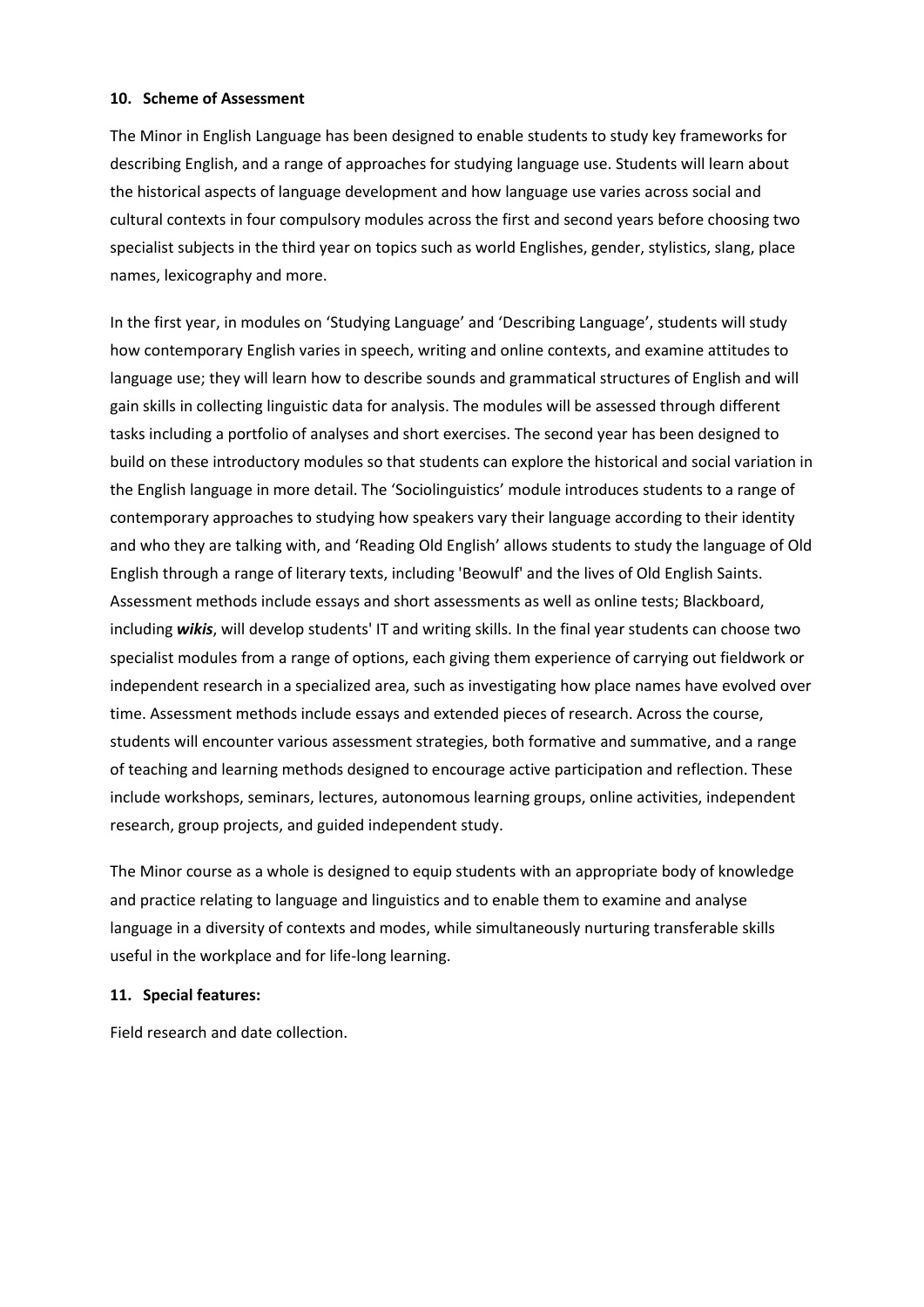### **12. Indications of programme quality**

The English Language Minor has been developed within the School of English and is being taught by members of that School, and therefore our indications of programme quality relate to the School of English as a whole English at Leicester is currently 28th in The Complete University Guide. We have consistently excellent results in the National Student Survey with ratings of 90% or over since the survey began in 2005, and 91% in 2016. Positive reports of the quality and efficiency of examinations and assessment procedures from External Examiners note, for example, that the School 'has an impressive range of forms of assessment across all three years', 'has good students who are being taught well across the board', and is 'delivering impressive feedback' and marking. In the 2012 Periodic Developmental Review (previously last conducted in 2004), the panel's report on the School was extremely positive: 'Throughout discussions with both staff and students the Panel noted a very collegial and student-centred approach to all the School's activities. The Panel particularly noted a culture of embedding the assurance of quality and standards into all areas of the School. The enhancement of the student experience was also actively encouraged and fostered. The Panel was impressed with the knowledge of the Chairs of the School's committees and their engagement with managing and enhancing the learning opportunities of students across the provision. The Panel also praised the leadership of the [then] Head of School who actively and knowledgeably oversaw the School's activity. The Panel had confidence in the management of quality assurance and quality enhancement processes in place within the School to assure the quality of the learning opportunities available to students and to comply with both the QAA Codes of Practice and the University Codes of Practice.'

## **13. External Examiner(s) reports**

The details of the External Examiner(s) for this programme and the most recent External Examiners' reports for this programme can be foun[d here.](https://exampapers.le.ac.uk/xmlui/)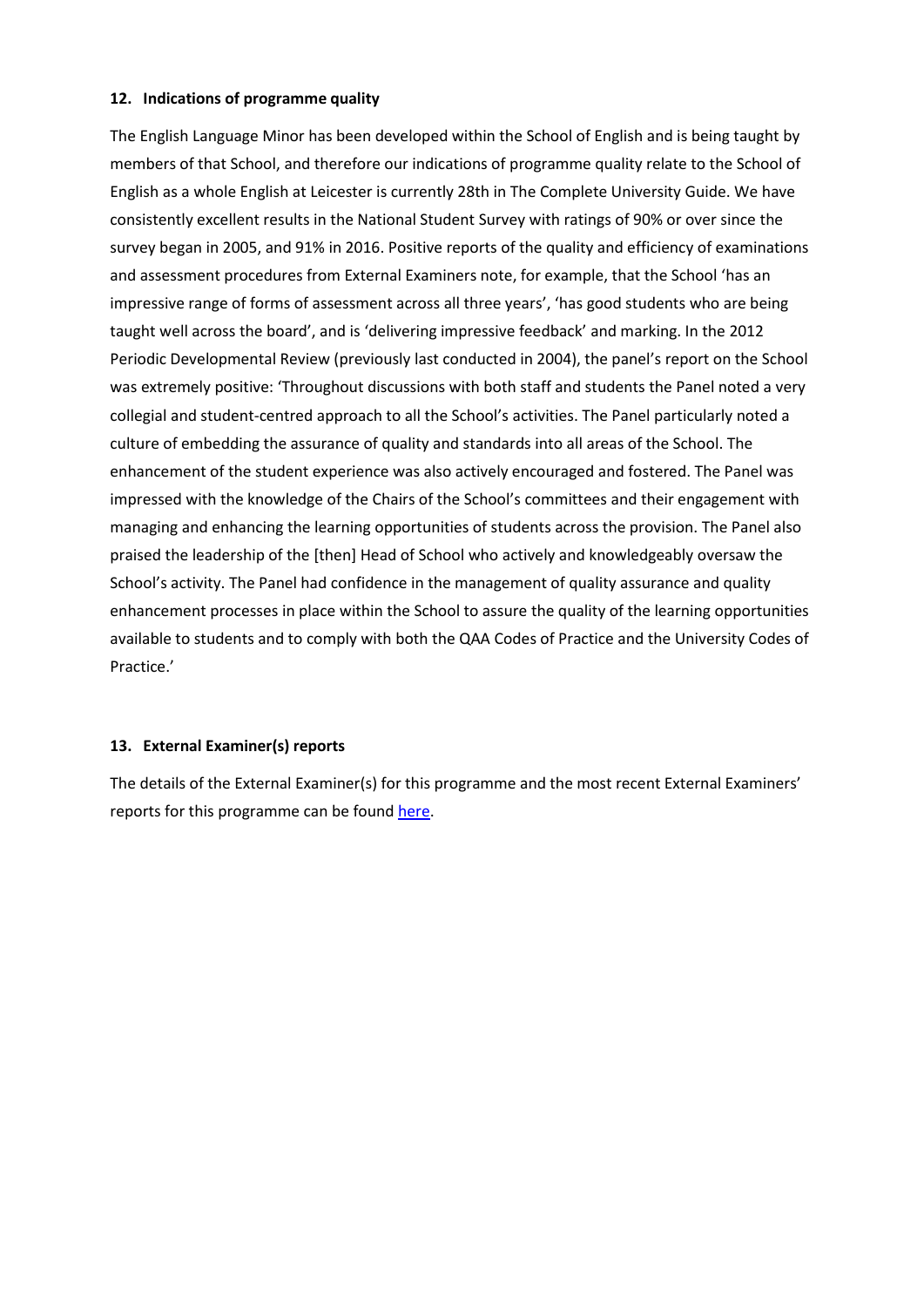# **Appendix 1: Programme structure (programme regulations) ENGLISH LANGUAGE MINOR (2018/19)**

### **FIRST YEAR MODULES:**

| <b>SEMESTER 1</b> |                            |    |
|-------------------|----------------------------|----|
| EN1036            | <b>Studying Language</b>   | 15 |
|                   |                            |    |
| <b>SEMESTER 2</b> |                            |    |
| EN1037            | <b>Describing Language</b> | 15 |

#### **SECOND YEAR MODULES:**

|                   | <b>SEMESTER 1</b>          |    |
|-------------------|----------------------------|----|
| EN2090            | Sociolinguistics           | 15 |
| <b>SEMESTER 2</b> |                            |    |
| EN20--            | <b>Reading Old English</b> | 15 |

#### **THIRD YEAR MODULES:**

**Students will choose two of the following (options will vary each year depending on staff leave patterns):**

| <b>SEMESTER 1</b> |                                            |    |
|-------------------|--------------------------------------------|----|
| EN3167            | <b>English Place Names</b>                 | 15 |
| EN3143            | English Around the World                   | 15 |
| <b>SEMESTER 2</b> |                                            |    |
| EN3206            | Language, Power and Persuasion             | 15 |
| EN3205            | Multilingual and Multicultural Communities | 15 |
| EN3160            | Advanced Old English                       | 15 |

### **Appendix 2: Module specifications**

See module specification database <http://www.le.ac.uk/sas/courses/documentation>

# Guided Independent Learning

University students are expected to engage in independent study in order to develop their knowledge and skills. The pedagogy of university English has throughout its history been centred on students' independent reading of literary texts before scheduled teaching events, such as seminars